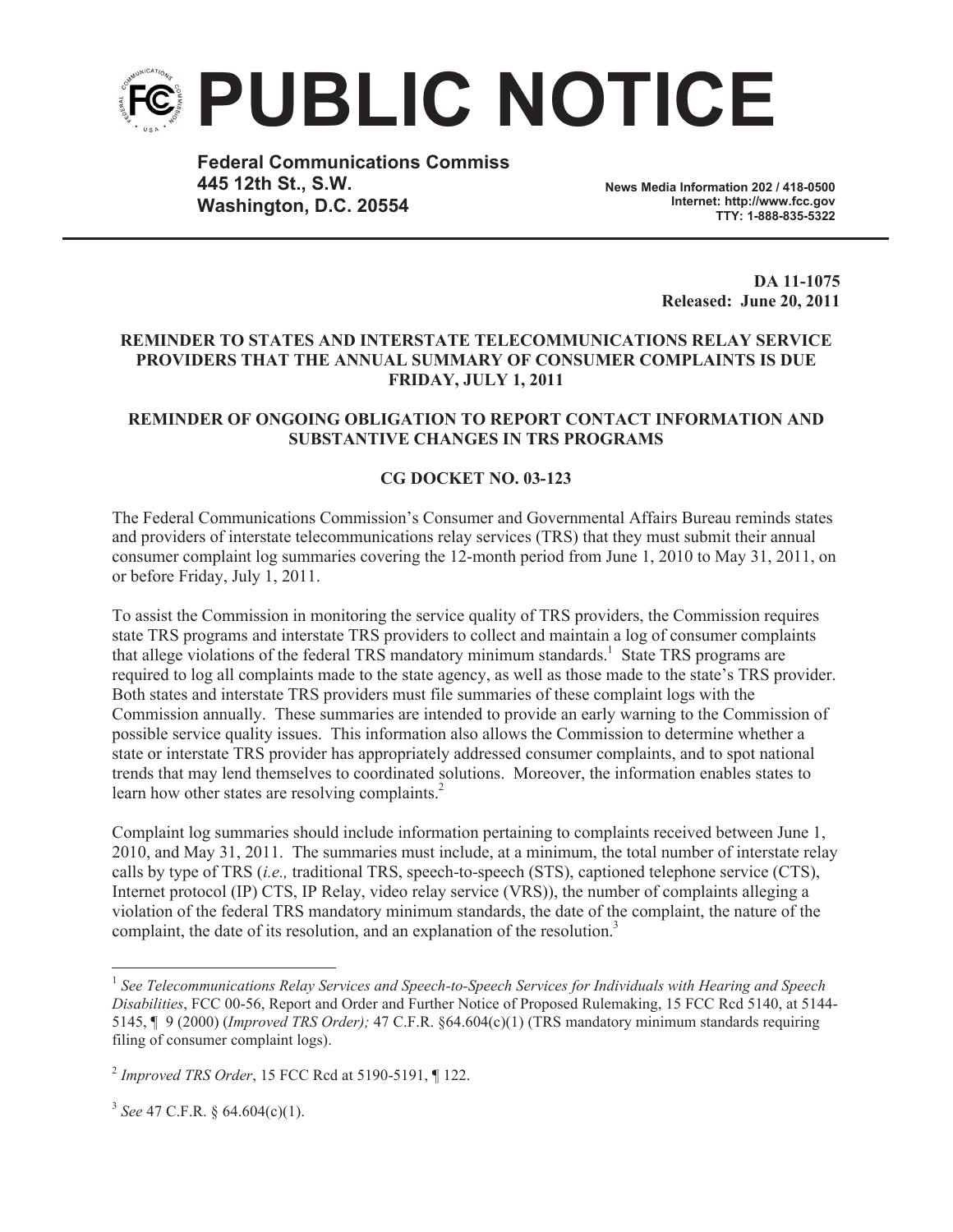**State Complaint Log Summary filings must reference CG Docket No. 03-123**. Submissions may be filed in one of two ways: (1) by using the Commission's Electronic Comment Filing System (ECFS), or (2) by filing paper copies.

- Electronic Filers: Submissions may be filed electronically using the Internet by accessing the ECFS: http:fjallfoss.fcc.gov//ecfs2/. Filers should follow the instructions provided on the website for submitting comments.
- Paper Filers: Parties who choose to file by paper must file an original and four copies of each filing.

Filings can be sent by hand or messenger delivery, by commercial overnight courier, or by firstclass or overnight U.S. Postal Service mail. All filings must be addressed to the Commission's Secretary, Office of the Secretary, Federal Communications Commission.

All hand-delivered or messenger-delivered paper filings for the Commission's Secretary must be delivered to FCC Headquarters at 445  $12^{th}$  St., SW, Room TW-A325, Washington, DC 20554. The filing hours are 8:00 a.m. to 7:00 p.m. All hand deliveries must be held together with rubber bands or fasteners. Any envelopes must be disposed of before entering the building.

- Commercial overnight mail (other than U.S. Postal Service Express Mail and Priority Mail) must be sent to 9300 East Hampton Drive, Capitol Heights, MD 20743.
- **•** U.S. Postal Service first-class, Express, and Priority mail must be addressed to  $445 \times 12^{th}$ Street, SW, Washington DC 20554.

## **TRS Programs and Interstate TRS Providers Are Reminded of Obligation Regarding Contact Information and Substantive Changes in Their TRS Program**

We also remind certified state TRS programs, interstate TRS providers, and TRS providers that have state contracts that, pursuant to 47 C.F.R. § 64.604(c)(2), they must submit to the Commission the name of a contact person and/or office for the receipt of inquiries and complaints from consumers about the certified state TRS program's intrastate service or, as appropriate, about the TRS provider's service. The submission must include the name and address of the state or TRS office that receives complaints, grievances, inquiries and suggestions; the voice, TTY, and fax numbers for that office; the email address; and the physical address to which correspondence should be sent.

The Commission must be notified each time there is a change in any of this required information. Any changes in contact information for certified state TRS programs and/or interstate TRS providers should be sent to TRS\_POC@fcc.gov.

We also remind certified state TRS programs that, pursuant to 47 C.F.R. § 64.606(f)(1), state TRS programs must notify the Commission of any substantive changes in their TRS programs within 60 days of when they occur, and must certify that the state TRS program continues to meet federal minimum standards after implementing the substantive change. Similarly, providers of VRS providers, IP Relay and IP CTS certified under 47 C.F.R. § 64.606(f)(2) must also notify the Commission of any substantive changes in their TRS programs, services, and features within 60 days of when such changes occur, and